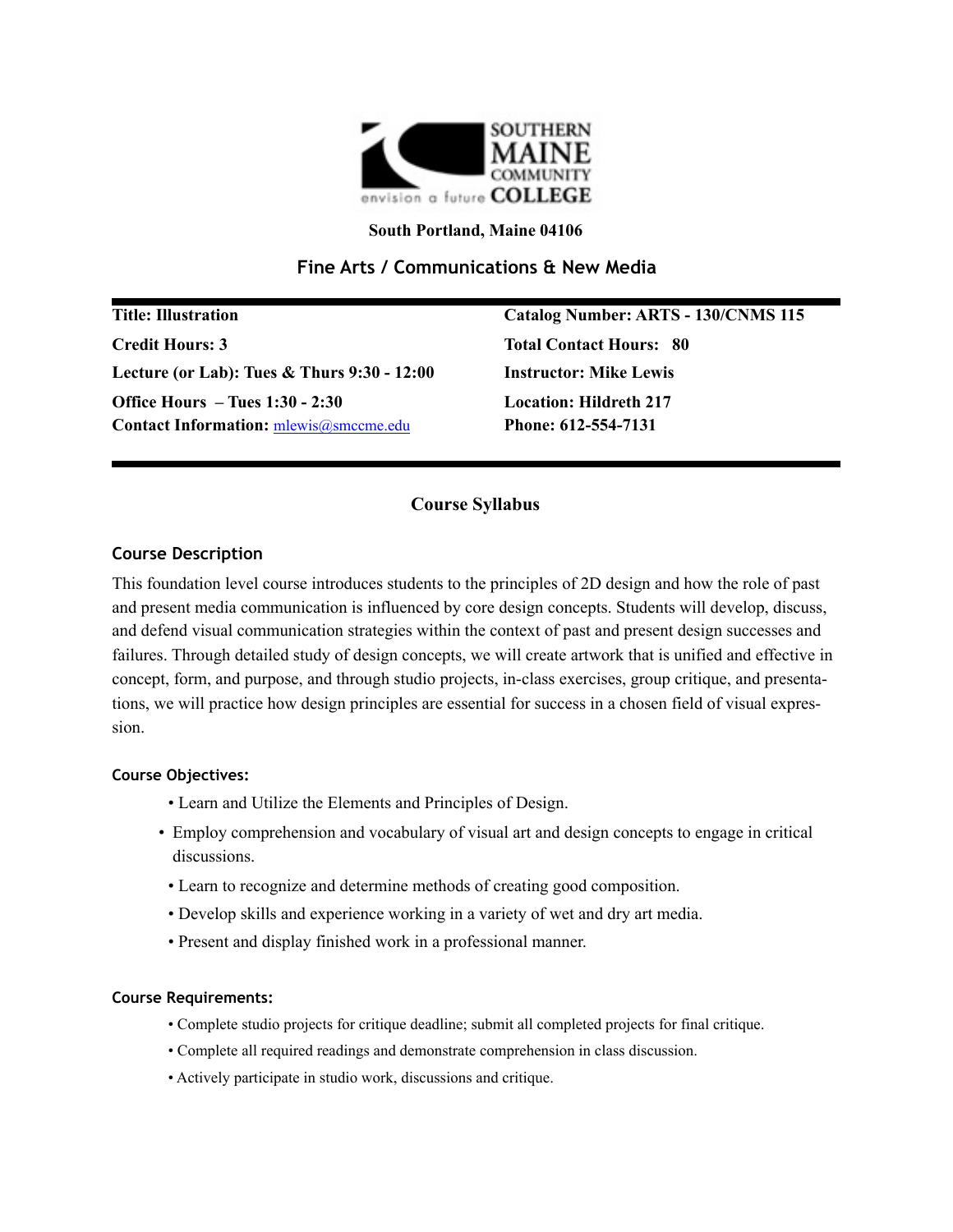### **Topical Outline:**

Week 1: The Creative Process / Three Creative Lists Sketchbook Assignment Week 2: Unity / The Rebels of Rhythm & Unity Sketchbook Assignment Week 3: Emphasis & Focal Point / Still Life Sketchbook Assignment Week 4: Scale & Proportion / Three Pairs of Objects Sketchbook Assignment Week 5: Balance / Pick 1Object & Use Each Type of Balance Sketchbook Assignment Week 6: Shape / Self Portrait Using Shadows Sketchbook Assignment Week 7: Line / Three Blind Contours Two Contours Sketchbook Assignment Week 8: Midterm Week 9: Color / Two Self Portraits 1 Warm, 1 Cool Sketchbook Assignment Week 10: Rhythm / Rhythm in Everyday Objects Week 11: Pattern & Texture / Ten Different Textures Week 12: Illusion of Space / Sketch of your room in Perspective Week 13: Illusion of Motion / Three Different Methods to Show 1 object moving Week 14: Value / Draw a coffee mug under a light Week 15 - 16: Final Research Paper & Final Project

## **Materials and Supplies**

You are required to provide all of your own art supplies. A pre-packaged kit of supplies will be made available at Artist & Craftsmen Supply, located at 540 Deering Avenue in Portland (207-772-7272). The kit will be sold at a 20% discount off the retail price. A tackle box or Art Bin is recommended for transporting art supplies.

**Supplies** LIQUITEX BASICS ACRYLIC SET ELMER'S DISP PRPLE SCHOOL GS BEST TEST RUBBER CEMENT STAEDTLER ERASER PRINCETON BRUSH SET 9141 BLACK INDIA INK 2OZ XACTO KNIFE #1 W/CAP ALVIN FLEXIVLE RULER PAC SUNWORK CONS BRT WH PAC SUNWORK CONS BLACK PAC SUNWORK CONS ASSTD STRATHMORE PAD CTH CORK RULER ALVIN SCHOOL COMPASS CTH TEMPLATE BEST TEST PIK UP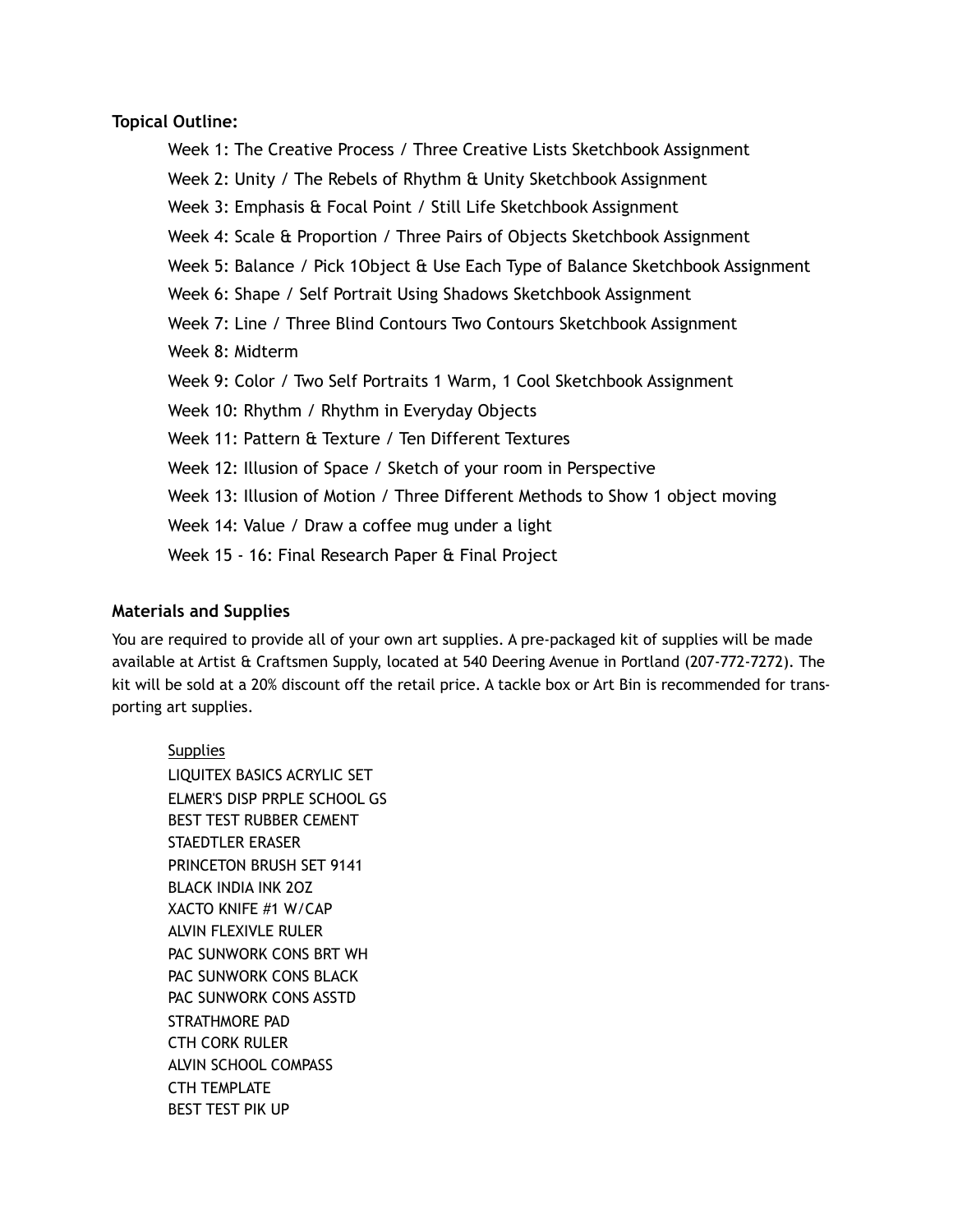STRATHMORE PAD 300S MICRON PEN BLACK .25MM MICRON PEN BLACK .45MM PERMAPAQUE DUAL LUMOGRAPH PENCIL 4B LUMOGRAPH PENCIL 2B LUMOGRAPH PENCIL HB

In addition to these items, please bring a one subject notebook or composition book. This will be used solely for the purpose of the weekly writing lesson that accompanies each art project. You will be taking notes on the vocabulary in class, as well as preparing a weekly journal writing to accompany your assignments.

### **Student Evaluation and Grading**

Students are evaluated on the following points system. Each weekly assignment is worth 100 points. The midterm and final assignments are each worth 250 points. The research paper is worth 200 points. Attendance and Participation account for the remaining 250 points of your grade.

Students who submit their work on time are welcome to rework their assignments. Any assignment from the first seven weeks must be resubmitted no later than March 23rd. Any assignment from the remaining six weeks should be resubmitted no later than May 4th.

|                               | <b>First Half</b>       | Second Half           | <b>Total</b> |
|-------------------------------|-------------------------|-----------------------|--------------|
| Assignments                   | 700 Points              | 600 Points            | 1100 Points  |
| Sketchbook                    | 40 Points               | 60 Points             | 100 Points   |
| Midterm & Final               | midterm -<br>250 Points | Final -<br>250 Points | 500 Points   |
| Research Paper                |                         |                       | 200 Points   |
| Attendance &<br>Participation | 125 Points              | 125 Points            | 250 points   |

#### **Attendance Policy**

In accordance with SMCC regulations 3 unexcused absences will result in an automatic failure of the course. Three Tardy arrivals result in one unexcused absence. However, it is obvious that there are times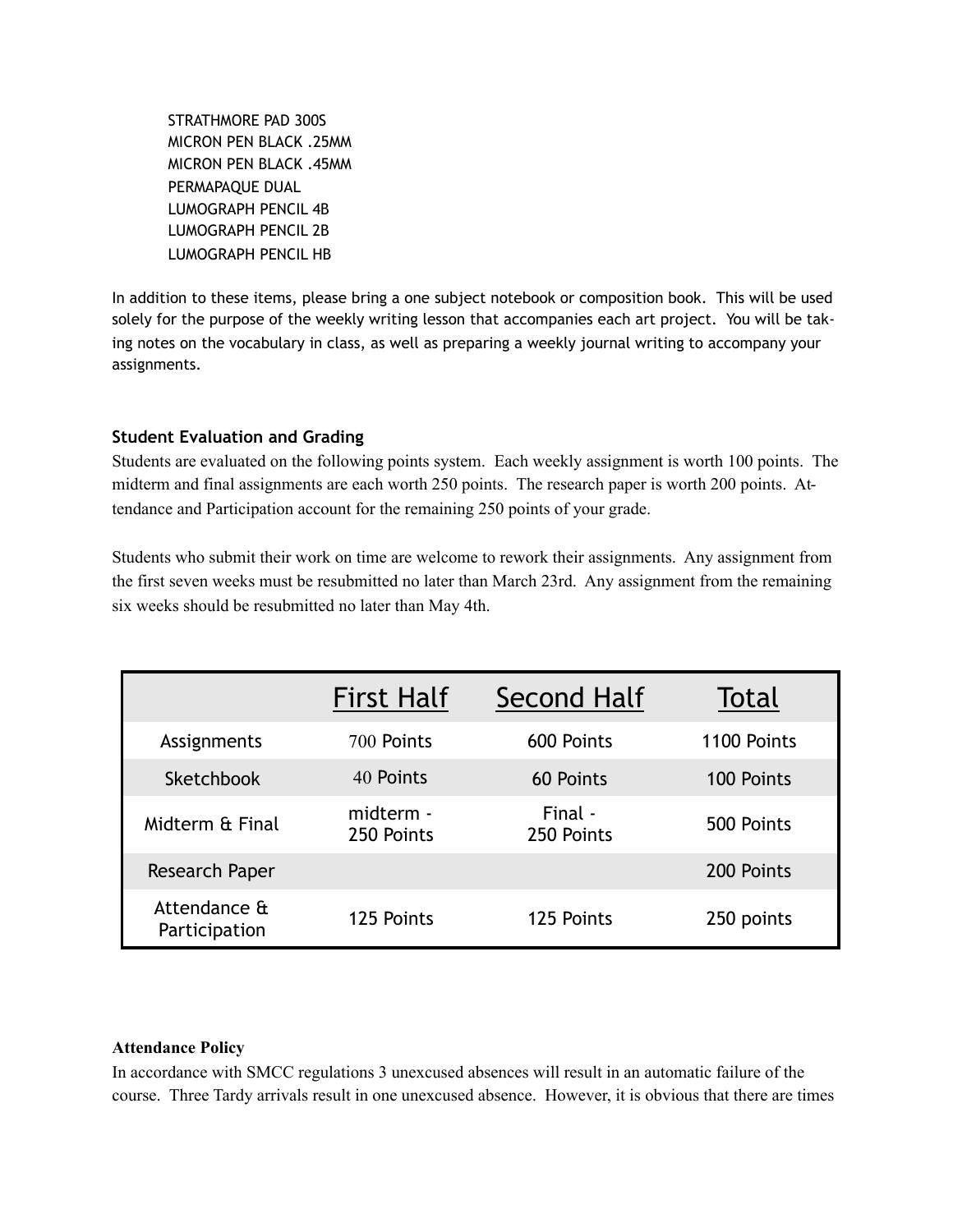when you will need to miss class, arrive late, etc. Please email me or speak to me at the end of class as to reasons for tardiness and absences. Doctors notes and notes from other faculty are encouraged.

Weekly lessons and assignments are shared on Thursdays, so you should at least be able to keep track of where you are in class despite any outside factors.

# **End-of-Course Evaluation**

Students complete evaluations for each course attended at SMCC. Evaluations are submitted online and can be accessed through the student portal. Students can access the course evaluations beginning one week before the end of classes. The deadline for submission of evaluations occurs Monday at 5 PM following the last day of the class. You will receive an email to your student email account when course evaluations are available.

# **ADA Syllabus Statement**

Southern Maine Community College is an equal opportunity/affirmative action institution and employer. For more information, please call 207-741-5798. If you have a disabling condition and wish to request accommodations in order to have reasonable access to the programs and services offered by SMCC, you must register with the Disability Services Coordinator, Sandra Lynham, who can be reached at 741-5923. Further information about services for students with disabilities and the accommodation process is available upon request at this number. Course policies about online testing are modified to suit each individual's accommodations.

# **SMCC Pay-for-Print Policy**

# **Per Page Costs**

Each semester students receive a \$20 printing credit. The balance resets at the end of the semester and any remaining credits are removed. The cost varies depending upon page size and whether printing is done in black and white or color.

- a. There is a \$0.10 per page fee for standard 8.5" by 11" black and white documents.
- b. The reverse sides of duplex (double-sided) documents are free.
- c. There is a \$.50 per page fee for standard 8.5" by 11" color documents.
- d. There is a \$.20 per page fee for 8.5" by 14" (legal) or 11" by 17" (tabloid) black and white documents.
- e. There is a \$1.00 per page fee for 8.5" by 14" (legal) or 11" by 17" (tabloid) color documents.

Duplex charges (printing on both sides of a page) work in the following fashion: One page is \$0.10, two pages are \$0.10, three pages are \$0.20, and four pages are \$0.20, etc. The flipsides are free, but another sheet of paper is \$0.10. Please be aware that a document with any color at all (when printed to a color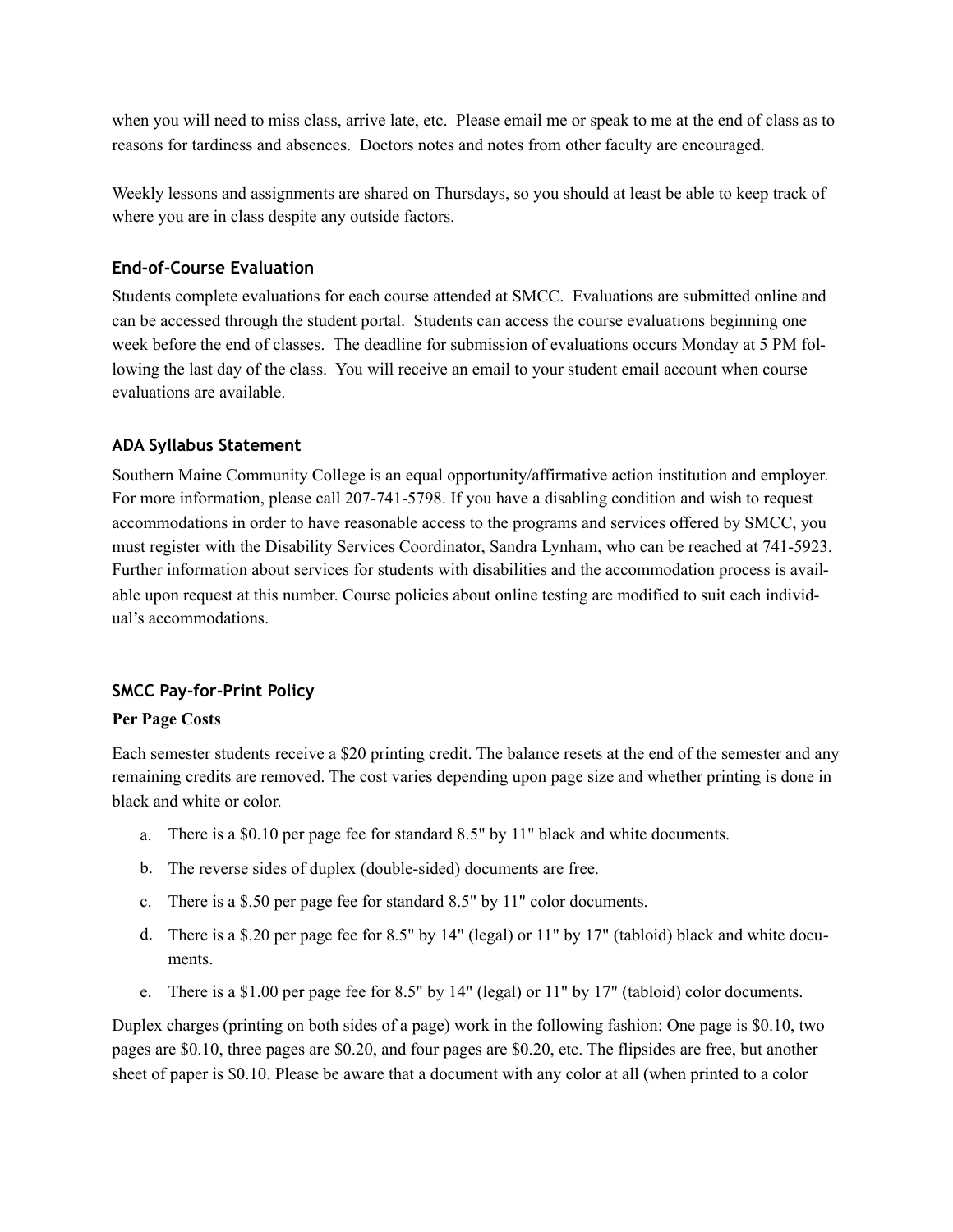printer) will by default be printed in color. You are responsible for setting the print job to print black and white if you do not need color. For directions, please go to the IT Help tab in My SMCC.

## **How does it work?**

The College's pay-for-print system monitors printing on all printers (including those in general access labs, library printers, the Academic Achievement Center, Noisy Lounge and technology labs). Students can check the number of pages they have printed by using the Printing Balance tool available on SMCC computers (located in the lower right corner of the screen, near the clock). Departments with work study students who need to print documents for the department should contact the Help Desk at 741-5696 to have a special account set up.

## **Refunds**

Print jobs are eligible for a refund in the event of mechanical or electronic error on the part of the printer, print server, or software used to submit the job. Jobs are not eligible for a refund in cases where the job was not set up correctly, was submitted multiple times, or the student is not satisfied with the result. To request a refund, please bring the offending print to the IT Department in the basement of the Ross Technology Center. Refunds will be granted in the form of a credit to the student's account.

## **Why is SMCC charging for printing?**

The pay-for-print system is an effort to control escalating printing costs. Charging for printing helps offset the increasing cost of supplies and encourages students to conserve resources. To find ways to reduce your printing charges, please go to the IT Help tab on My SMCC. If you have questions about the payfor-printing policy or your printing charges, please contact the Help Desk at 741-5696 or send an email to helpdesk@smccme.edu.

Be sure to log OUT of the system when you've finished your printing, to prevent unauthorized access to your account.

# **Add-Drop Policy**

Students who drop a course during the one-week "add/drop" period in the fall and spring semesters and the first three days of summer sessions receive a 100% refund of the tuition and associated fees for that course. Please note any course that meets for less than the traditional semester length, i.e., 15 weeks, has a pro-rated add/drop period. There is no refund for non-attendance.

## **Withdrawal Policy**

A student may withdraw from a course only during the semester in which s/he is registered for that course. The withdrawal period is the second through twelfth week of the fall and spring semesters and the second through ninth week of twelve-week summer courses. This period is pro-rated for shorter-length courses. To withdraw from a course, a student must complete and submit the appropriate course withdrawal form, available at the Enrollment Service Center (no phone calls, please). The designation "W" will appear on the transcript after a student has officially withdrawn. A course withdrawal is an uncompleted course and may adversely affect financial aid eligibility. Failure to attend or ceasing to attend class does not constitute withdrawal from the course. There is no refund associated with a withdrawal.